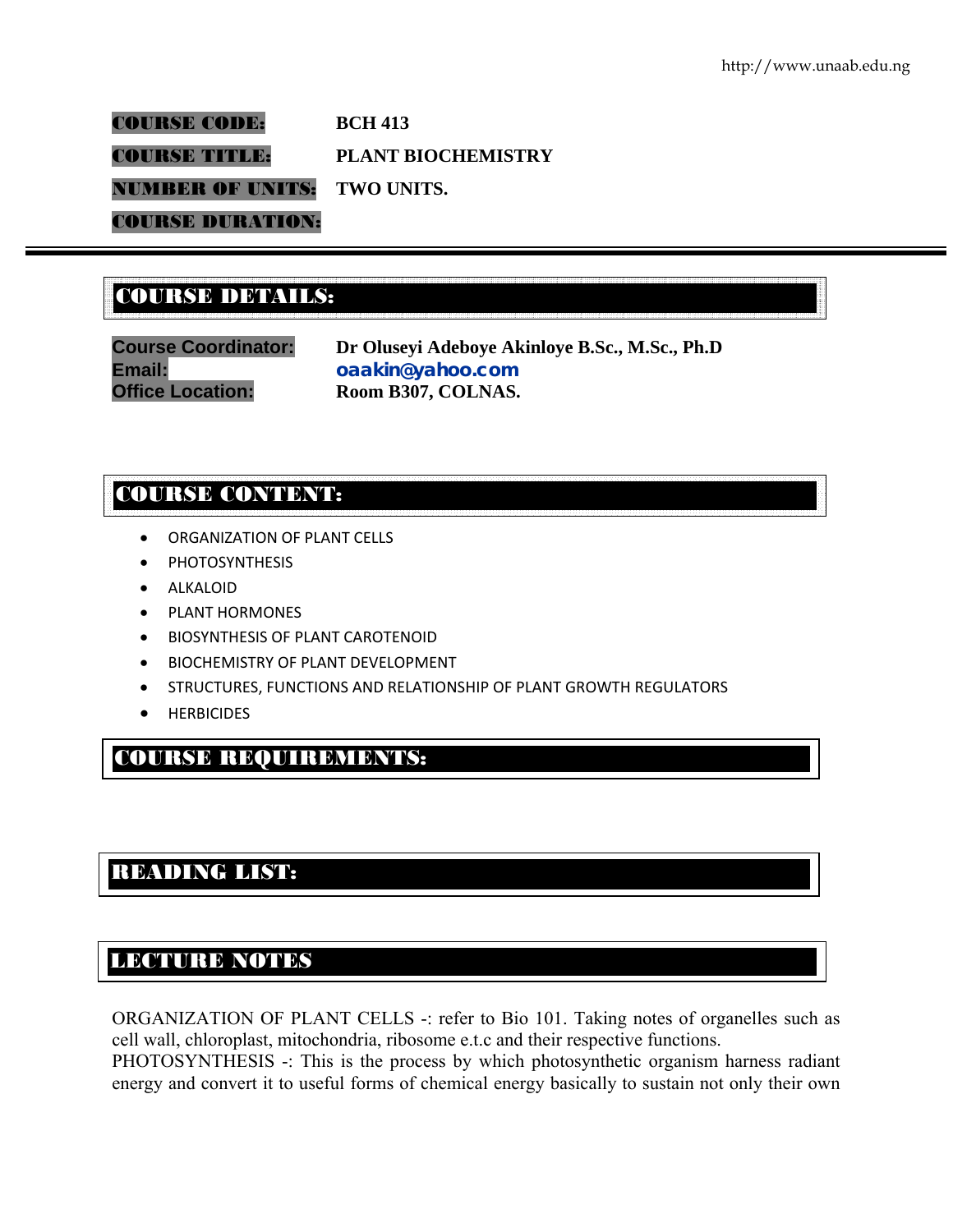existence but also the existence all aerobic non-photosynthetic organism. The net equation involving the chemistry of photosynthesis is summarized thus:

 $6CO_2$  +  $6H_2O$  + SOLAR ENERGY  $\longrightarrow$   $C_6H_{12}O_6$  +  $6O_2$ This process is also often referred to as carbon cycle and is responsible for the continuous existence of life. The specialized organelle where photosynthetic chemical reactions occur is called the chloroplast. The chemical event that occur in photosynthesis is in two distinctive phases namely

- I. Light reaction
- II. Dark reaction

Note that light reaction is dependent on an input of radiant energy and involves four processes/stages.

- I. Photochemical excitation of chlorophyll
- II. Oxidative cleavage of water (photooxidation)
- III. Formation of NADPH (photoreduction)
- IV. Formation of ATP (photophosphorylation)

The dark reaction involves the enzymatic assimilation and conversion of  $CO<sub>2</sub>$  to CHO. Note that the NADPH and ATP formed in the light reaction as sources of reducing power and energy respectively i.e

$$
\overbrace{\mathbf{ATP}}^{\mathbf{NAPPH}} \mathbf{CO}_{2}
$$

 $(CH_2O)_n$ 

## LIGHT REACTION OF PHOTOSYNTHESIS.

Not all wavelengths of light are absorbed during photosynthesis. Green, the color of most plants, is actually the color that is reflected. The light that is absorbed splits water into hydrogen and oxygen:

 $H_2O$  + light energy --->  $\frac{1}{2}O_2$  + 2H<sup>+</sup> + 2 electrons

- 1. Excited electrons from Photosystem I can use an electron transport chain to reduce oxidized  $P_{700}$ . This sets up a proton gradient, which can generate ATP. The end result of this looping electron flow, called cyclic phosphorylation, is the generation of ATP and  $P_{700}$ .
- 2. Excited electrons from Photosystem I could flow down a different electron transport chain to produce NADPH, which is used to synthesize carbohydratyes. This is a noncyclic pathway in which  $P_{700}$  is reduced by an exicted electron from Photosystem II.
- 3. An excited electron from Photosystem II flows down an electron transport chain from excited  $P_{680}$  to the oxidized form of  $P_{700}$ , creating a proton gradient between the stroma and thylakoids that generates ATP. The net result of this reaction is called noncyclic photophosphorylation.
- 4. Water contributes the electron that is needed to regenerate the reduced  $P_{680}$ . The reduction of each molecule of NADP<sup>+</sup> to NADPH uses two electrons and requires four photons. Two molecules of ATP are formed.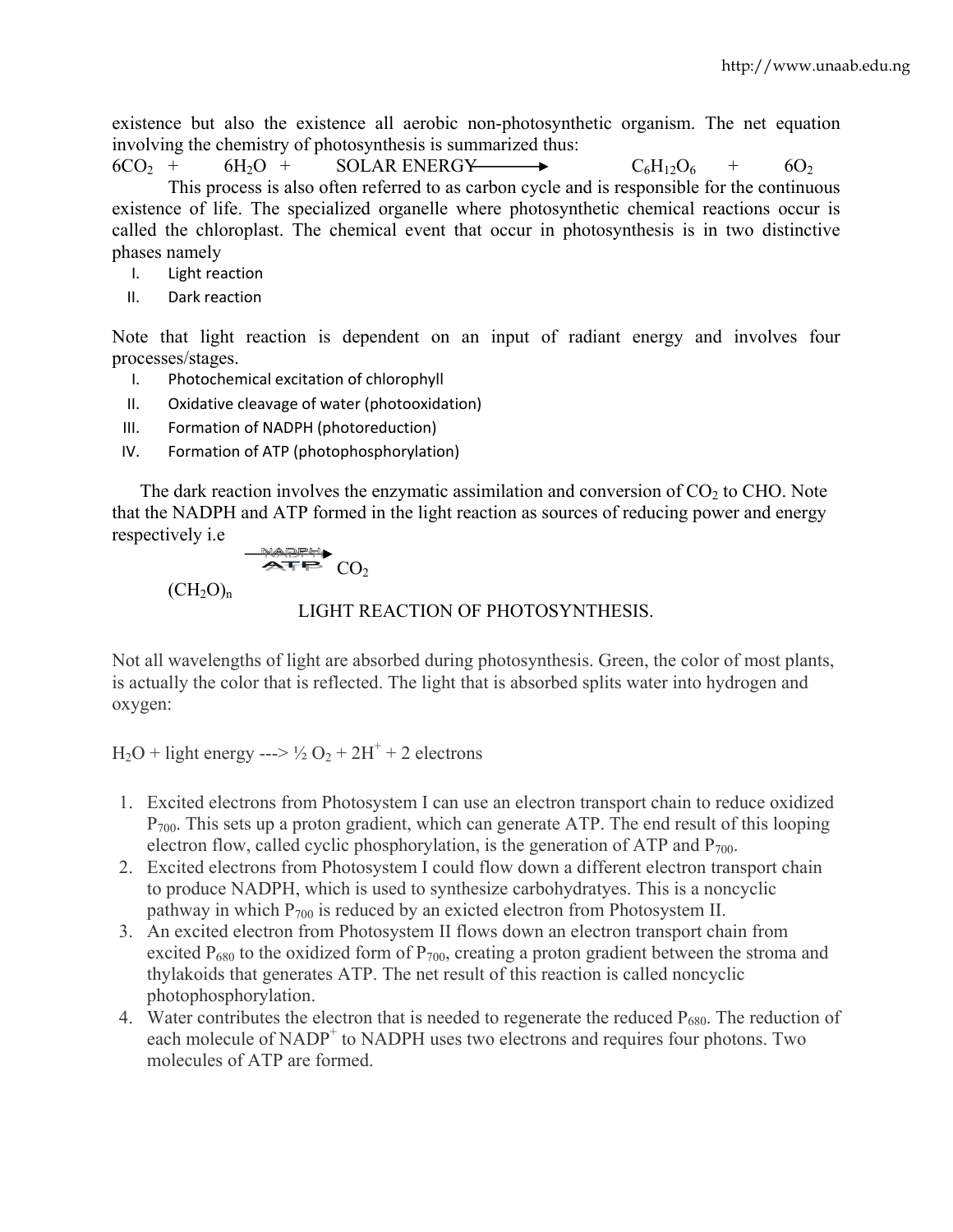The primary photochemical event that happens is the absorption of photons of light by chlorophyll molecule which results in their excitation to higher energy levels. Thereafter, electrons from the excited chlorophyll molecules are transferred to specialized acceptor molecule and ultimately to  $NADP^+$  which is accompanied by ATP formation. Water serves as  $\vec{e}$  donor (reducing agent) purposely to return the electron deficient (oxidized chlorophyll) molecule back to the ground state in a process accompanied by the release of oxygen molecules.

The net reaction is given is given thus:

Note -: light dependent phase of photosynthesis include two separate photosystems both of which must be activated for maximum efficiency. These photosystems are photosystem 1 or PS 1 or  $P_{700}$  (which contain largely chlorophyll a and photosystem 11 or PS 11 or  $P_{680}$  which contain both chlorophyll a and chlorophyll b.

ELECTRON TRANSPORT CHAIN IN PHOTOSYNTHESIS

The electron flow in the dual photosystem model of the light reaction could be by:

- I. Non‐cyclic phosphorylation
- II. Cyclic phosphorylation

In non-cyclic phosphorylation, the electron flow from one photosystem is associated with ATP production while the electron flow from the other is associated with NADPH production. However, the conventional and normal mode of operation is non‐cyclic flow, though the chlorophyll can shift to cyclic mechanism under certain conditions. The processes of non‐cyclic phosphorylation are considered in three segments thus:

- a) PS 11 -: It involves the production of oxygen. No intermediate is involved. It is assumed that photooxidation of water occur to give  $O_2$  and H<sup>+</sup>.
- b) PS 11 to  $P_{700}$ -: Electrons from photosystem 11 enters the pathway reminiscent of that in mitochondria. At least one molecule of plastoquinone and oxidized  $P_{700}$ , there exist at least three different electron carriers namely cytochrome b, which is an iron-sulphur (Fe‐S) protein, cyt‐f and plastocyanin with one atom of copper (Cu).
- c) REDUCTION OF NADP<sup>+</sup> -: The intermediate electron acceptor from  $P_{700}$  is chlorophyll a, which passes the electron to membrane bound (FeS) protein, then to  $(FeS)_2$  ferredoxins. Finally, electron flow via flavoprotein to NADP+.

There exist some similarities between the processes of oxidative phosphorylation and photophosphorylation and these are;

- 1. Oligomycin anf phlorhizin are inhibitor of both electron and phosphorylation
- 2. Antimycin A blocks the oxidation of b-type cytochrome
- 3. The same lipophylic phenols (e.g 2,4‐dinitrophenol) acts as an uncoupler.
- 4. All inhibitors of electron transport prevents phosphorylation.
- 5. Both processes depend upon the integrity of the membrane

The flow of electrons in the photosystem model of light reaction is shown below

# DARK REACTION (FIXATION OF CO<sub>2</sub>)

The dark reaction is summarized by this equation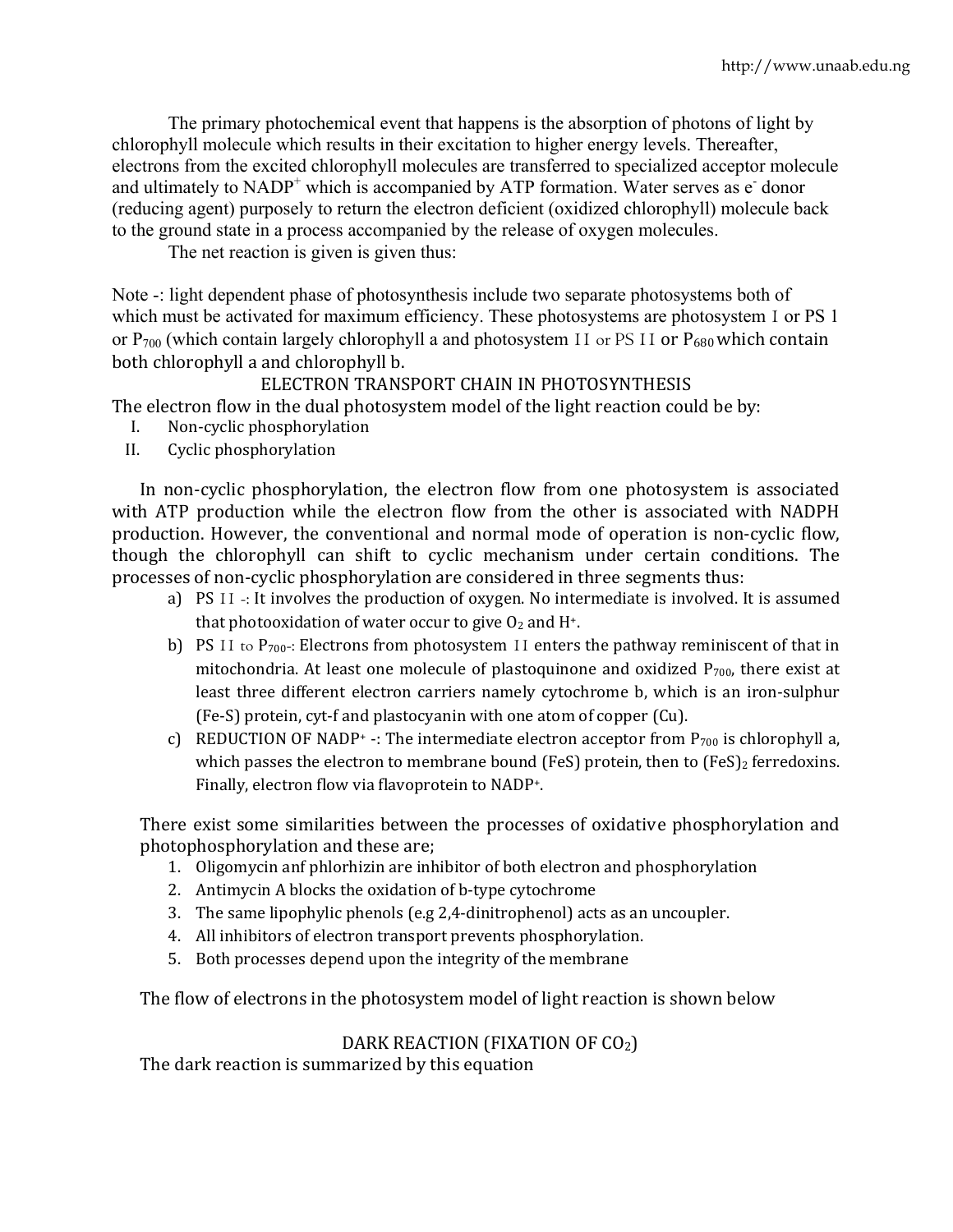The conversion of  $CO<sub>2</sub>$  to simple sugar is through Calvin Cycle. The first reaction of this cycle is the conversion of ribulose-1,5-bisphosphate to two molecules of 3phosphoglyrate molecules and it is catalyzed by the enzyme ribulose‐1,5‐ phosphocarboxylase (RUBISCO)

The synthesis of hexose sugar from 3PG is achieved by the concerted actions of enzymes of glycolysis and those of pentose phosphate pathway as summarized by Calvin‐Benson\_Bassham Scheme shown below.

### NET REACTION:

The reaction is regulated by the action of RUBISCO whose activity is inhibited by fructose‐1,6‐bisphosphate and activated by fructose‐6‐phosphate.

 After the formation of fructose‐6‐phosphate, it is converted to starch follow the re action sequence below:



Here is a summary of the steps used by plants and other organisms to use solar energy to make chemical energy:

- 1. In plants, photosynthesis usually occurs in the leaves. This is where plants can get the raw materials for photosynthesis all in one convenient location. Carbon dioxide and oxygen enter/exit the leaves through pores called stomata. Water is delivered to the leaves from the roots through a vascular system. The chlorophyll in the chloroplasts inside leaf cells absorbs sunlight.
- 2. The process of photosynthesis is divided into two main parts: light dependent reactions and light independent or dark reactions. The light dependent reaction happens when solar energy is captured to make a molecule called ATP (adenosine triphosphate). The dark reaction happens when the ATP is used to make glucose (the Calvin Cycle).
- 3. Chlorophyll and other carotenoids form what are called antenna complexes. Antenna complexes transfer light energy to one of two types of photochemical reaction centers:  $P_{700}$ , which is part of Photosystem I, or  $P_{680}$ , which is part of Photosystem II. The photochemical reaction centers are located on the thylakoid membrane of the chloroplast. Excited electrons are transferred to electron acceptors, leaving the reaction center in an oxidized state.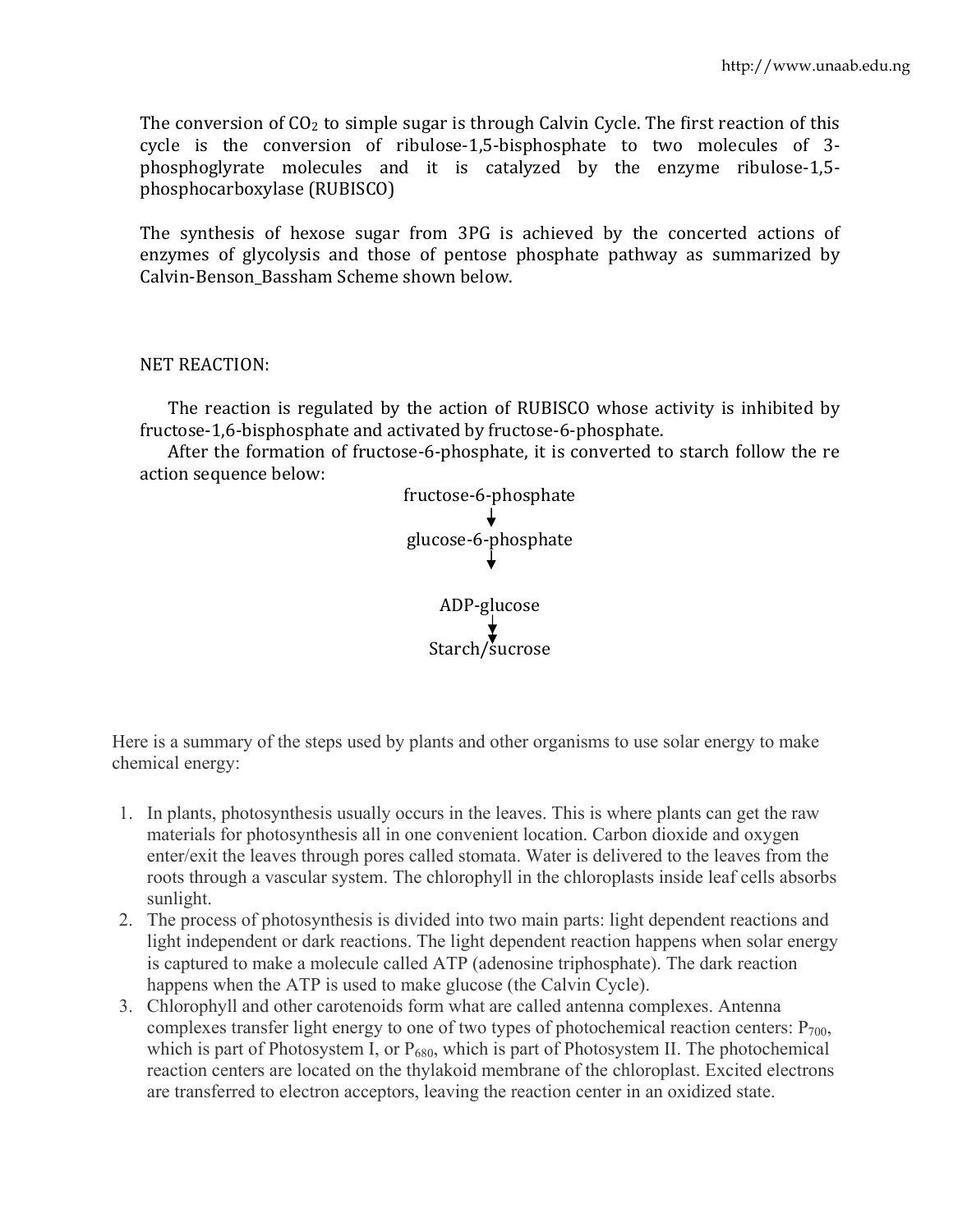4. The light-independent reactions produce carbohydrates by using ATP and NADPH that was formed from the light-dependent reactions.

## FLAVONOID AND ALKALOID

Flavonoids and their derivatives are examples of natural pigments which are examples of natural pigments which are responsile for the colour of a number of foods and food products/materials. They have the basic structure shown below

Among the pigment derived from these structures are

- I. Anthocyanins
- II. Flavonones
- III. Flavanol
- IV. Flavones

It is the extent of delocalization of the electrons of central heterocyclic ring that is responsible for the different colours of anthocyanins (red or violet).

In food biochemistry, about six forms of anthocyanins are important and these has OH group on the 3,5,7 carbon while of the OH or methoxyl on  $3^1$ , 4<sup>1</sup> and 5<sup>1</sup> carbons of the ring confers the difference.

The anthocyanins are often linked to one or several sugars and this often confer pigment changes as well as different function on them.

Certain flavonoids, such as leucocyanidins are colourless, however during oxidation processes, these colourless compounds undergo transformation into anthocyanidins (red or pink). This exemplifies what happen in certain varieties of apples, pears or bean. Moreso, the bitter taste of some grape fruits, lemon or oranges are due to the presence of flavonones such as naringin and hesperidin.

#### IMPORTANCE OF FLAVONOIDS IN FOOD TECHNOLOGY

- 1) Flavonol glycosides representing about 30% of the dry extract in tea contributes to astringent quality.
- 2) A non-bitter compound,naringenin may be obtained from naringin (bitter) by treating it with  $\alpha$  -L-rhamnosidase and  $\beta$  -glucosidase in a process known as debitterization of narigin.
- 3)  $\alpha$ -L-rhamnosidase is also known to react with hesperidin to yield dehydrochalonehesperidin glucoside, which is a sweet tasting substance often used as sweetner.

It should be noted that it is important to control the Ph, temperature and conditions supporting oxidation during storage so as to minimize or prevent reaction(s) which may give rise to colorless compound, because this is undesirable for the fruits and vegetable industries.

#### BIOLOGICAL AND PHARMACOLOGICAL PROPERTIES OF FLAVONOID

One of the functions of flavonoid in plant is to protect them against disease caused by microorganism and also to act as feeding deterrent to insects and other herbivores animals by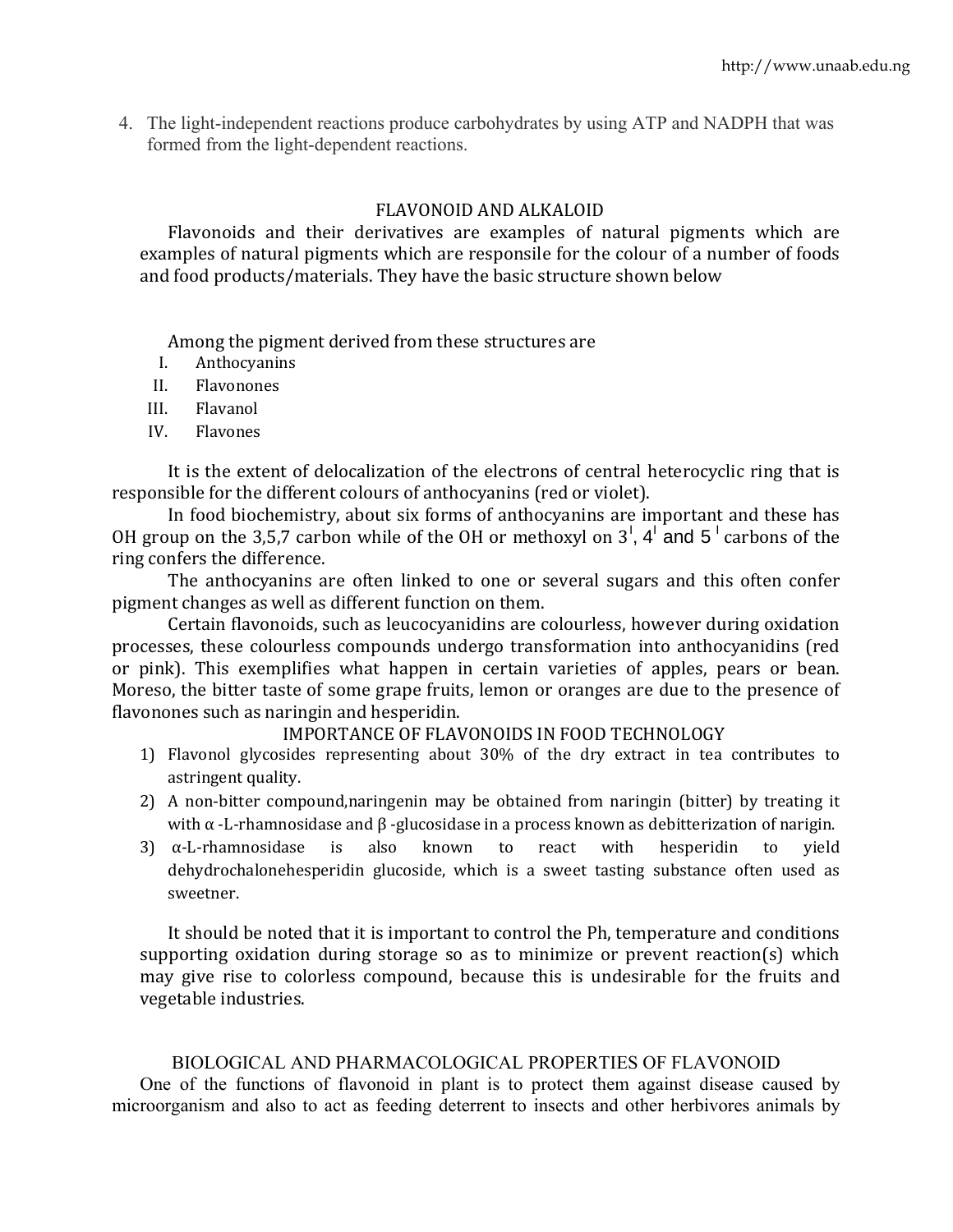providing toxic substances, thereby inhibiting the growth of microorganism or give unpleasant sensation to the taste buds of animals. Some isonvertin from the uvana roots (*Annonaceae*) have been reported to possess antimicrobial and cytotoxic property.

- ▶ Also, taxifolin, derivative of dihydroflavonol exhibits significant anti-inflammatory activity similar to that of hydrocortisome
- > Furthermore, dihydroquarcetin (flavonol) has been shown to possess antiviral activities
- > Naphtoquinone which are found in flowers and mushrooms are used as colouring or purgative
- > Dicoumarol is known to be used in prevention of blood clotting.

OTHER IMPORTANT DRUGS/CHEMICALS THAT COULD BE DERIVED FROM PLANTS ARE LISTED B ELOW

# **Drugs from Plants**

 $\triangleright$  There are over a hundred chemical substances that have been derived from plants for use as drugs and medicines. This is by no means a comprehensive list of all of the plants, names of chemicals, or uses for those chemicals, but it should serve as a useful starting point for further research. For your convenience, I have listed the common name of a plant next to its scientific name. Be advised that common names are very imprecise and often assigned to completely different plants, so use the scientific name when looking for additional information concerning a plant.

| Drug/Chemical        | Action                                   | <b>Plant Source</b>                                  |  |
|----------------------|------------------------------------------|------------------------------------------------------|--|
| Acetyldigoxin        | Cardiotonic                              | Digitalis lanata (Grecian foxglove, woolly foxglove) |  |
| Adoniside            | Cardiotonic                              | Adonis vernalis (pheasant's eye, red chamomile)      |  |
| Aescin               | Antiinflammatory                         | Aesculus hippocastanum (horse chestnut)              |  |
| Aesculetin           | Antidysentery                            | Frazinus rhychophylla                                |  |
| Agrimophol           | Anthelmintic                             | Agrimonia supatoria                                  |  |
| Ajmalicine           | Treatment for circulatory disorders      | Rauvolfia sepentina                                  |  |
| Allantoin            | Vulnerary                                | Several plants                                       |  |
| Allyl isothiocyanate | Rubefacient                              | Brassica nigra (black mustard)                       |  |
| Anabesine            | Skeletal muscle relaxant                 | Anabasis sphylla                                     |  |
| Andrographolide      | Treatment for baccillary dysentery       | Andrographis paniculata                              |  |
| Anisodamine          | Anticholinergic                          | Anisodus tanguticus                                  |  |
| Anisodine            | Anticholinergic                          | Anisodus tanguticus                                  |  |
| Arecoline            | Anthelmintic                             | Areca catechu (betel nut palm)                       |  |
| Asiaticoside         | Vulnerary                                | Centella asiatica (gotu cola)                        |  |
| Atropine             | Anticholinergic                          | Atropa belladonna (deadly nightshade)                |  |
| Benzyl benzoate      | Scabicide                                | Several plants                                       |  |
| <b>Berberine</b>     | Treatment for bacillary dysentery        | Berberis vulgaris (common barberry)                  |  |
| Bergenin             | Antitussive                              | Ardisia japonica (marlberry)                         |  |
| Betulinic acid       | Anticancerous                            | Betula alba (common birch)                           |  |
| <b>Borneol</b>       | Antipyretic, analgesic, antiinflammatory | Several plants                                       |  |

#### PLANT HORMONES

plant hormone are specific organic substances produced naturally in higher plants, controlling growth and other physiological functions at the site remote from its place of production they are known to be active in minute amount they could be natural (endogenous) or synthetic. The initial biological reactions and changes chemical composition within the plant, thereby influencing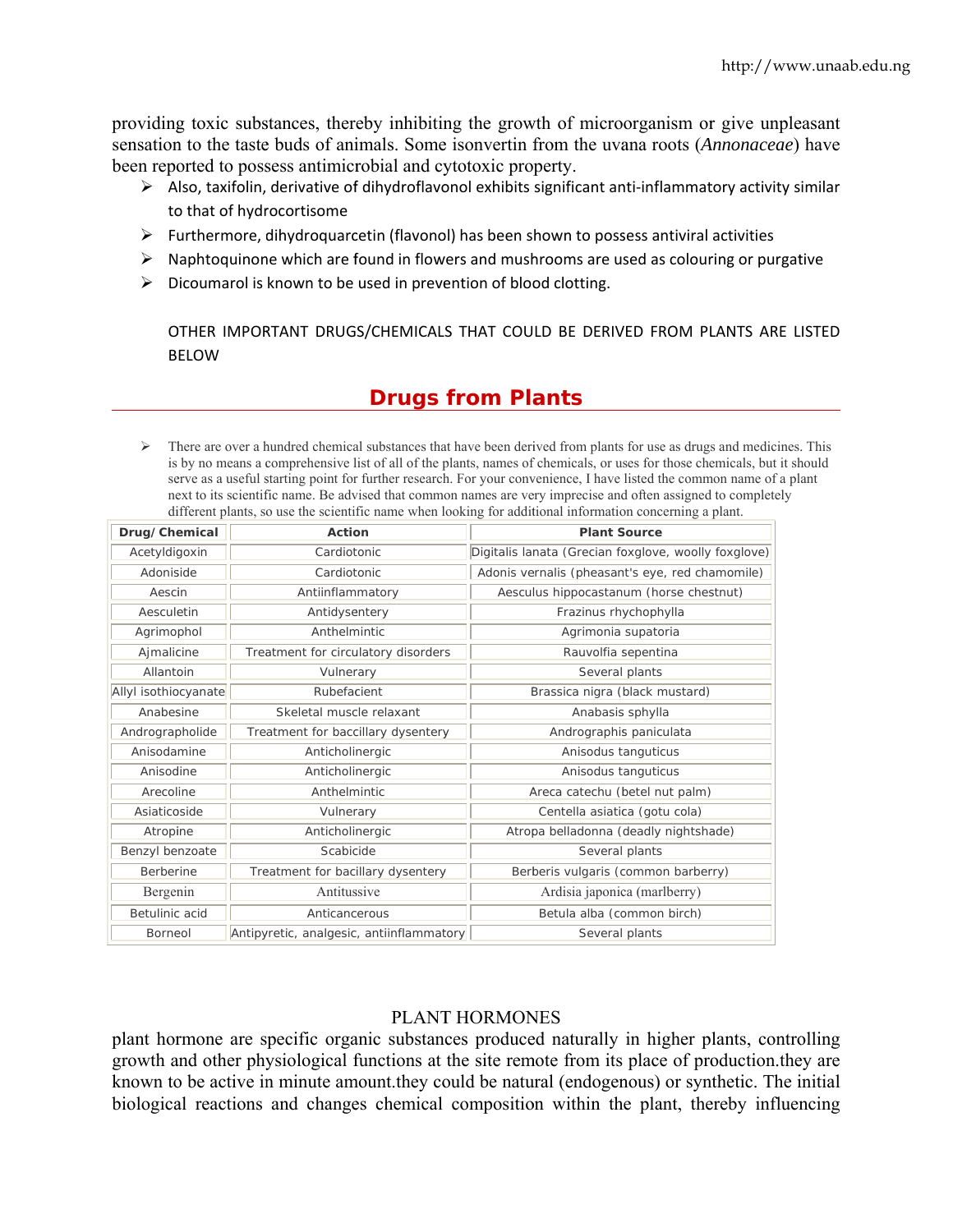developmental processes such as changes in growth pattern which leads to the formation of roots, shoots, leaves, flowers and other structural entities characteristics of plant. About six groups of endogenous plant hormones are known namely

- 1. Indole‐3‐acetic acid (IAA) (an auxin)
- 2. Gibberellic acid (a gibberellins)
- 3. Zeatin (a cytokinin)
- 4. Absciscic acid
- 5. Caffeine acid (a phenolic)
- 6. Ethylene

Indole-3-acetic acid could be synthesized from the tryptophan follow the processes of deamination followed by decarboxylation or vice-versa.

The compound could be destroyed by the enzyme IAA oxidase. Other synthetic auxins are

- ¾ Indole‐3‐propionic acid
- ¾ Indole‐3‐butyric acid

The biological activities and physiological relevance or importance of this hormones includes:

- I. Inhibition of lateral buds
- II. Control of leaves abscission
- III. Moderate cell enlargement
- IV. Promotes cell enlargement
- V. Promotes cell division in cambium
- VI. Promotes germination at moderate concentration
- VII. Induces a highly increased number of vascular strands in roots
- VIII. Accelerates flowering
- IX. It promotes parthenocarpy
- X. Prevents premature dropping of fruits and leaves
- XI. Enhances improved fruit settings

GIBBERELLINS: there exist about 40 diferent types of gibberellin which are named as  $GB<sub>1</sub>$  to GB40. They contain lactone ring on cyclohexene ring with substituted OH and carboxyl functional groups. The early part of biosynthesis of GB is similar to that of carotenoids and terpenoid: in that, it begins from acetyl coA down to geranylgeranyl phosphate and involves intermediates such as mevalonate and mevalonate-5-phosphatepyrophosphate. However the other steps from geranylgeranyl pyrophosphate to gibberellin biosynthesis differ from those of carotenoids. The summary of gibberellins synthesis is given below

Importance of gibberellins in plant physiology includes:

- i. Regulation of sub-apical meristem activities such as stem cell enlargement
- ii. Control of fruit growth
- iii. Initiation of flowering
- iv. Leaf expansion
- v. Hyponasty of leaves
- vi. Parthenocarphy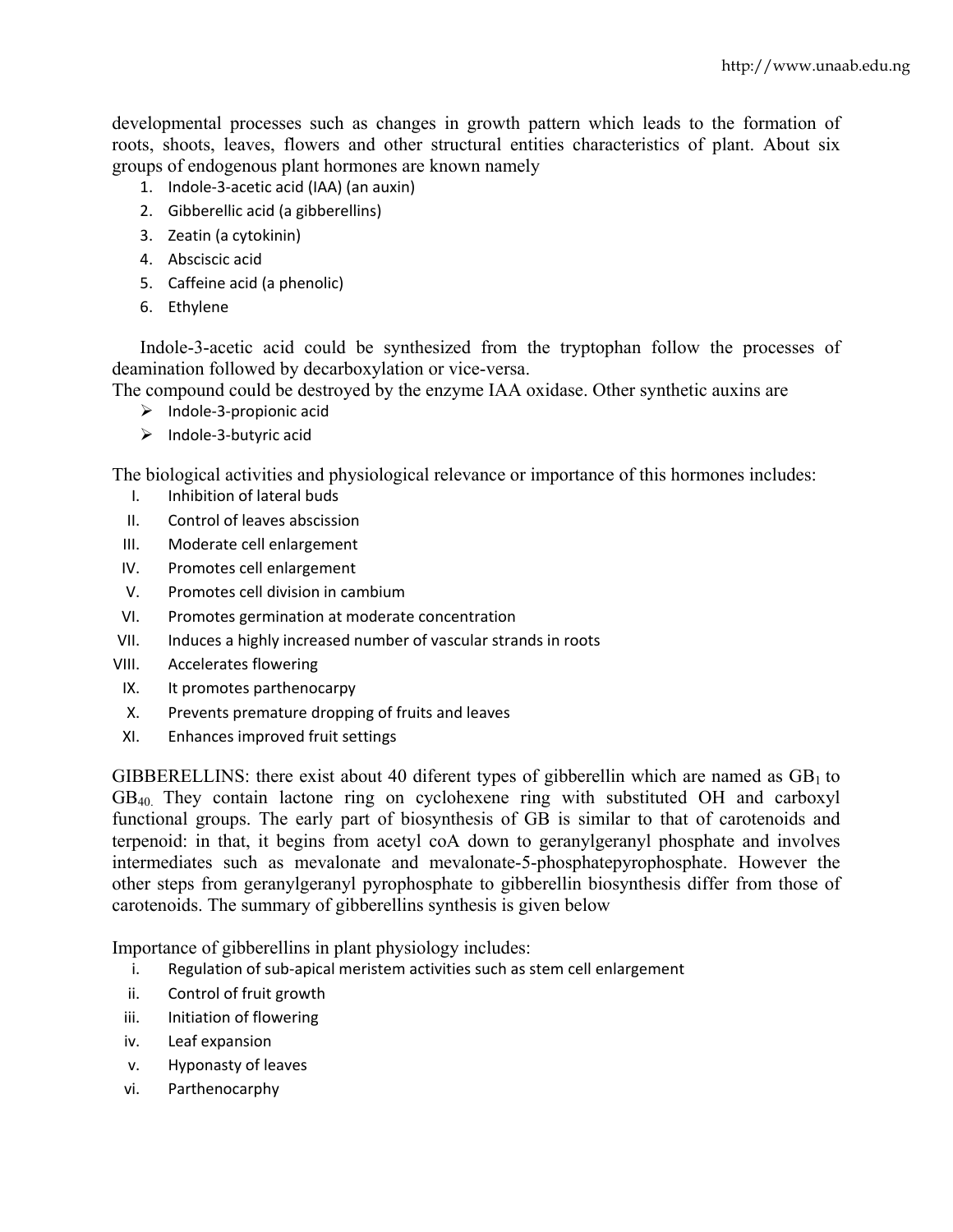vii. Increase the length of hypocotyls and cotyledon

# CYTOKININS OR PHYTOKININ OR KINETIN

These hormones contain group of high specificity (purine nuclei) and one lipophilic group without specificity (the furan ring). They have been known to be extracted from tomato juice, coconut milk, immature fruits of Zea mays. They are known to be translocated in the xylem stream as well as basipetal movement in petiole. Their physiological effects include:

- i. Delays the breakdown of chlorophyll in detached leaves.
- ii. Participates in orderly development of embryo during seed development
- iii. It promotes cell division.
- iv. Increases the rate of protein synthesis
- v. Enhances the breakdown of dormancy of seeds

# ABSCISSIC ACID (ABA)

This plant hormones affects plant growth at a relatively low concentration. It posess an asymmetric carbon, hence can exist at  $(+)$  or  $(-)$  enantiomers. Naturally occurring ABA are usually in (+) form (2-cis-ABA). It can be transformed into 2-trans form in the presence of UVlight ABA is usually manufactured in matured leaves and then move up to the shoot apex through the phloem. Physiological effects of ABA includes:

- i. It controls bud dormancy
- ii. It initiates flowering
- iii. Controls leaves abscission
- iv. Regulates opening and closing of stomata
- v. Inhibits gibberellins induced enzyme synthesis

# **PHENOLICS**

These are derivatives of phenol molecules and include compounds like cathechol, caffeine/caffeic acid and anthocyanidin. Some of them are powerful fungicidal and bacteriocidal agents. They are known to be able to protect plants from invasion by fungi and bacterial. If a plant is "wounded", phenolic compounds become concentrated around the damaged tissue(s) andf tend to "seal off" the area from the rest of plant. Large complex of phenolic molecules are frequently found in plant vacuoles or lumen of dead cells. Some insoluble phenolics are waste products of metabolic reactions. The phenolics are known to mediate physiological effects by way of:

- i. Inhibiting cell division and cell enlargement
- ii. In some cases, they prevent germination of many seeds

# ETHYLENE

This is a volatile gas formed by ripening of fruits produce/synthesize high concentration of this compound in the intracellular spaces of the fruit tissue. It can also be produced in other tissue and organs such as leaf, stem, and roots (though at low concentration). Glucose and linoleic acid functions as precursors for the ethylene biosynthesis thus:

Physiological effects of ethylene includes among others:

- i. It triggers the ripening of many fruits.
- ii. It accelerates the abscission of leaves, stem and flowers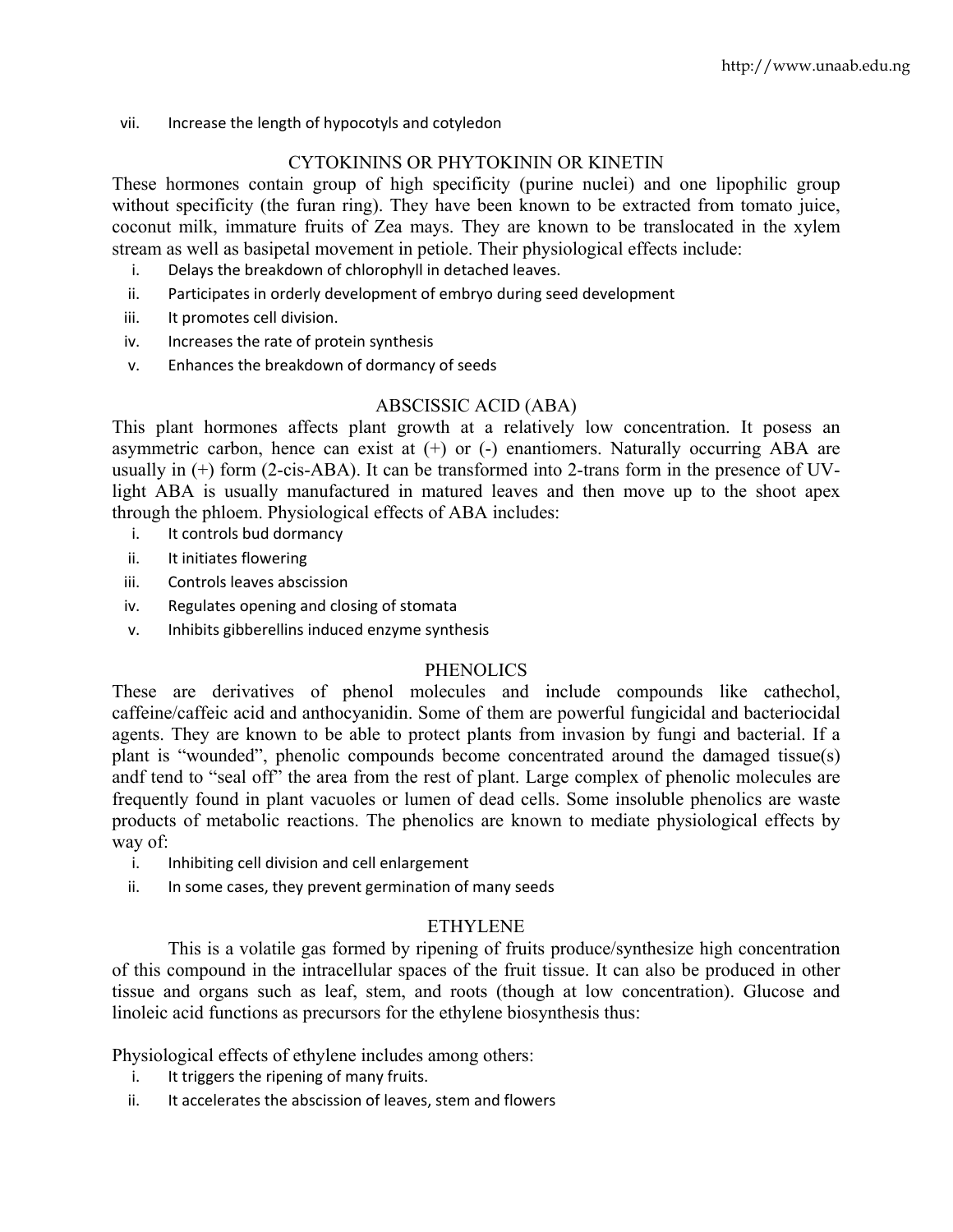- iii. It inhibits stem elongation
- iv. It bring about stem swelling
- v. Involves in epinasty
- vi. It is also involved in flower petal discolouration
- vii. It reduces the incidence of pests and diseases

#### BIOSYNTHESIS OF CAROTENOID

The carotenoids are highly unsaturated hydrocarbon formed from the isoprene units linked endto-end or their oxygenated derivatives. They are of two main groups namely

- (I) Carotenes
- (II) Xanthophylls

Both types are water insoluble pigment. The carotenes are purely hydrocarbon in nature whereas the xanthophylls are oxygen-containing derivatives.

They have common biochemical origin which is acetyl coA. They are always/mostly of plant origin but can also be found in animals, since the oxygenated half molecule of  $\alpha$ , $\beta$  and carotene is vitamin A commonly found in milk, egg and liver. The most common carotene is β carotene, which is a C-40 hydrocarbon consisting of a highly branched unsaturated chain containing identical substituted ring structure at each end. Other carotenoids are variance of β carotene. Enzymatic symmetrical cleavage of β -carotene by carotenase will yield two molecules of vitamin A. in animal, for instance, this conversion represents a chief natural source of vitamin A.

 It should be noted that the alcoholic form of vitamin A (i.e retinol) is essential for the chemical phenomenon of vision. It can be enzymatically converted to the oxidized aldehyde form (retinal) which become complexed with opsin to form active protein which functions as primary photoreceptor of incident light that ultimately transmits information to the nervous system. Biosynthetic pathway for carotenoids and its relationship with the steroids is given below:

| Acetyl co $A \rightarrow$                    | dimethylallyl          | $\longrightarrow$ geranylPPO <sub>4</sub> $\longrightarrow$ | farnesyl $PO4$ |
|----------------------------------------------|------------------------|-------------------------------------------------------------|----------------|
| geranylgeranylPPI                            |                        |                                                             |                |
| $\longrightarrow$ Phytoene $\longrightarrow$ | $lycopene \rightarrow$ | carotenes $(\alpha, \beta, \text{ -carotenes})$             |                |

#### **HERBICIDES**

 Pesticides are pest killing agents. They are described as substances intended for preventing, destroying, repelling, mitigating or controlling any pest, including unwanted species of plants or animals or animals during the production, storage, transport, distribution and processing of foods, agriculture products or animal feeds which may be administered to animals for the control of ectoparasites and vector of diseases dangerous to man and animals. They are classified broadly according to their:

- (I) Intended use or target organism
- (II) Chemical nature
- (III) Mode of action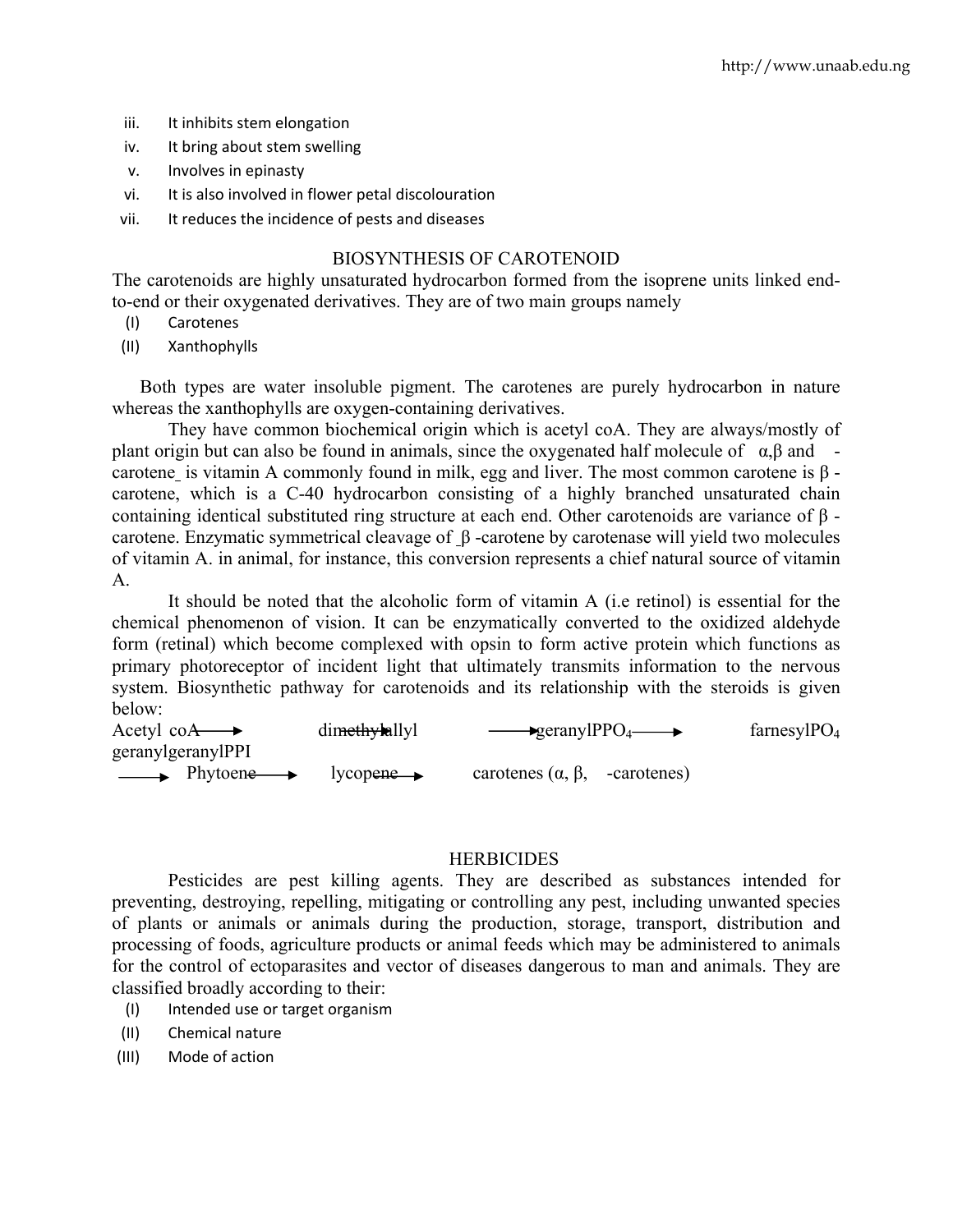Herbicides are therefore pesticides intended for killing plants or control weeds by interrupting their normal growth. They may either have certain selectivity by chemical property by the way of application in the control of weeds, grasses, or bushes in crop land, rangeland or forest or be a "total herbicide" for use on industrial sites and right-off way locations. They could be systemic or contact in action.

Over 100 types of herbicides are known to exist. All of these falls into a particular class or group which are broadly classified as:

- i. Dinitrophenol herbicide
- ii. Carboxylic acid herbicide
- iii. Bipyridilium herbicide

Examples of dinitrophenol herbicide is 2,4-dinitro-o-cresol otherwise known as Sinox while 2,4-dichlorophenoxy-acetic acid (2,4-D) is an example of carboxylic acid herbicides. The two most important examples of bipyridilium herbicides are diquat and paraquat.

Paraquat  $(1, 1^1$ -dimethyl-4,4<sup>1</sup>-bipyridinium dichloride) is otherwise known as methyl viologen is a non-selective herbicide. It is a quartenary herbicide, fast acting, widely used for broadleaf weed control. It is one of the world's worst poisons on earth, thus it has been banned or restricted in some countries.

It is synthesized from pyridine from the reaction of two sodium molecules in anhydrous ammonia and quartenizing a  $4.4<sup>T</sup>$ -bipyridyl product with methyl chloride under pressure. It has the chemical structure shown below:

It is non-explosive and non-inflammable in aqueous formulation. It is relatively stable under normal temperature, pressure and pH. Paraquat is corrosive to metals and reacts with strong oxidizers. It is stable in acid or neutral solutions but readily hydrolysed by alkali to its simpler constituents. The most frequently route of exposure to paraquat is either accidentally or intentionally. Its residues have been reported to be found in plants, soil, water and in foods.

First aid measures and managements principle in case of paraquat poisoning includes:

- i. Induction of vomiting
- ii. Washing of contaminated skin thoroughly with water and soap
- iii. Aspiration of gastric content and perform gastric lavage followed by administration of mineral absorbent such as fuller's earth (kaolin), bentonite or activated charcoal in order to remove any unabsorbed PQ remaining in the GIT.
- iv. Purgatives such as  $MgSO<sub>4</sub>$ , Mg Citrate, Sorbitol or mannitol may be given.

ia

The importance of oxidative stress as a mechanism of PQ toxicity has been demonstrated in ic outcomes of the redox cycling reactions were identified and these includes:

- 1. Generation of superoxide anion which can lead to the formation of more toxic reactive oxygen such as hydrogen peroxides and hydroxyl radicals.
- 2. Oxidation of the cellular NADPH, the major source of reducing equivalents for the intracellular reduction PQ, which results in the disruption of important NADPH‐requiring biochemical processes.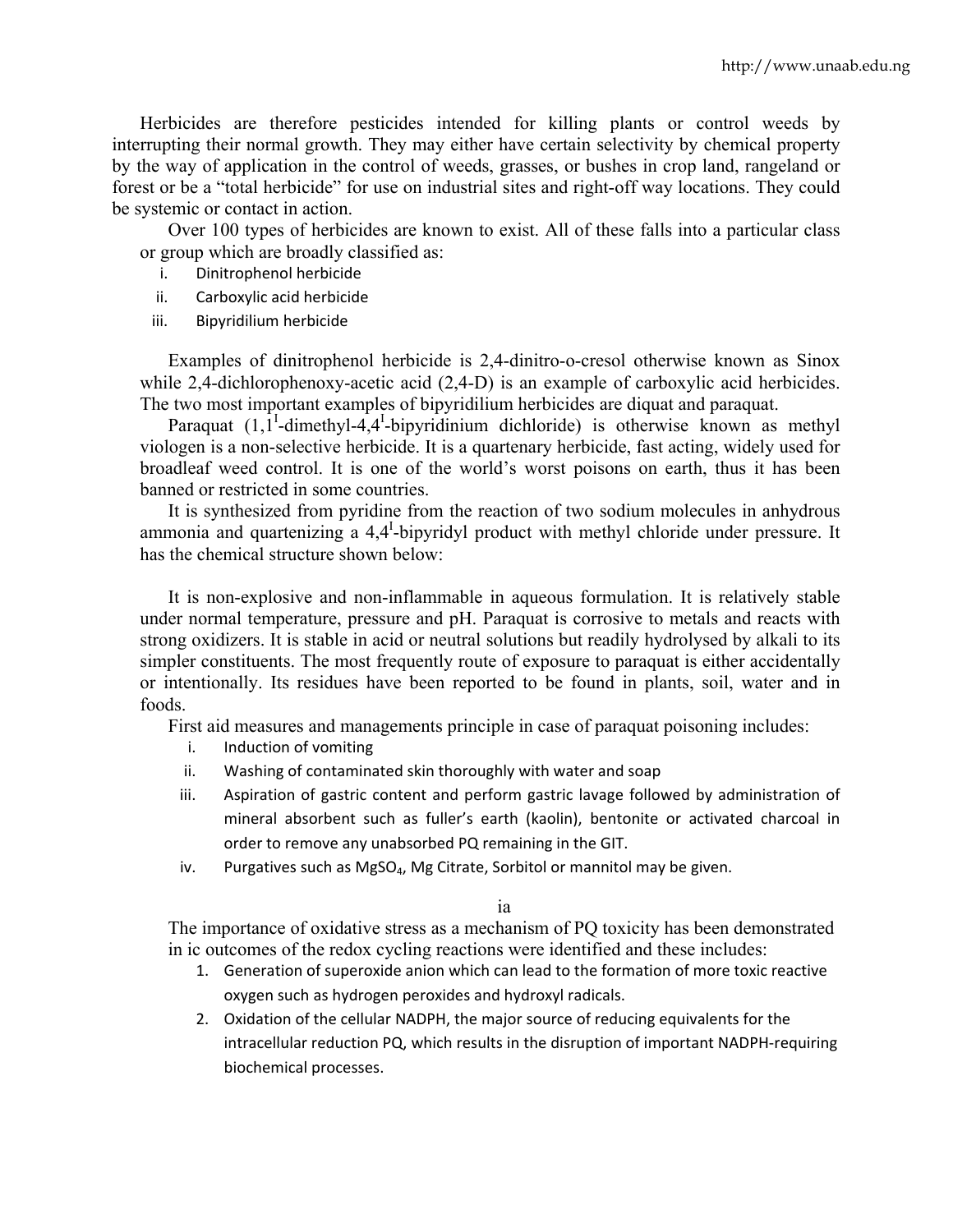3. Lipid peroxidation which results in the oxidative degeneration of cellular polyunsaturated fatty acids.



The redox cycle reaction of PQ that causes superoxide production is shown below:



The mechanism of action for the *in vivo* toxicity of paraquat is shown below:



STUDY QUESTIONS

Explain the molecular organization of plant cell.

- 1. Define photosynthesis.
- 2. What materials are required for photosynthesis? What is produced?
- 3. Write the overall reaction for photosynthesis.